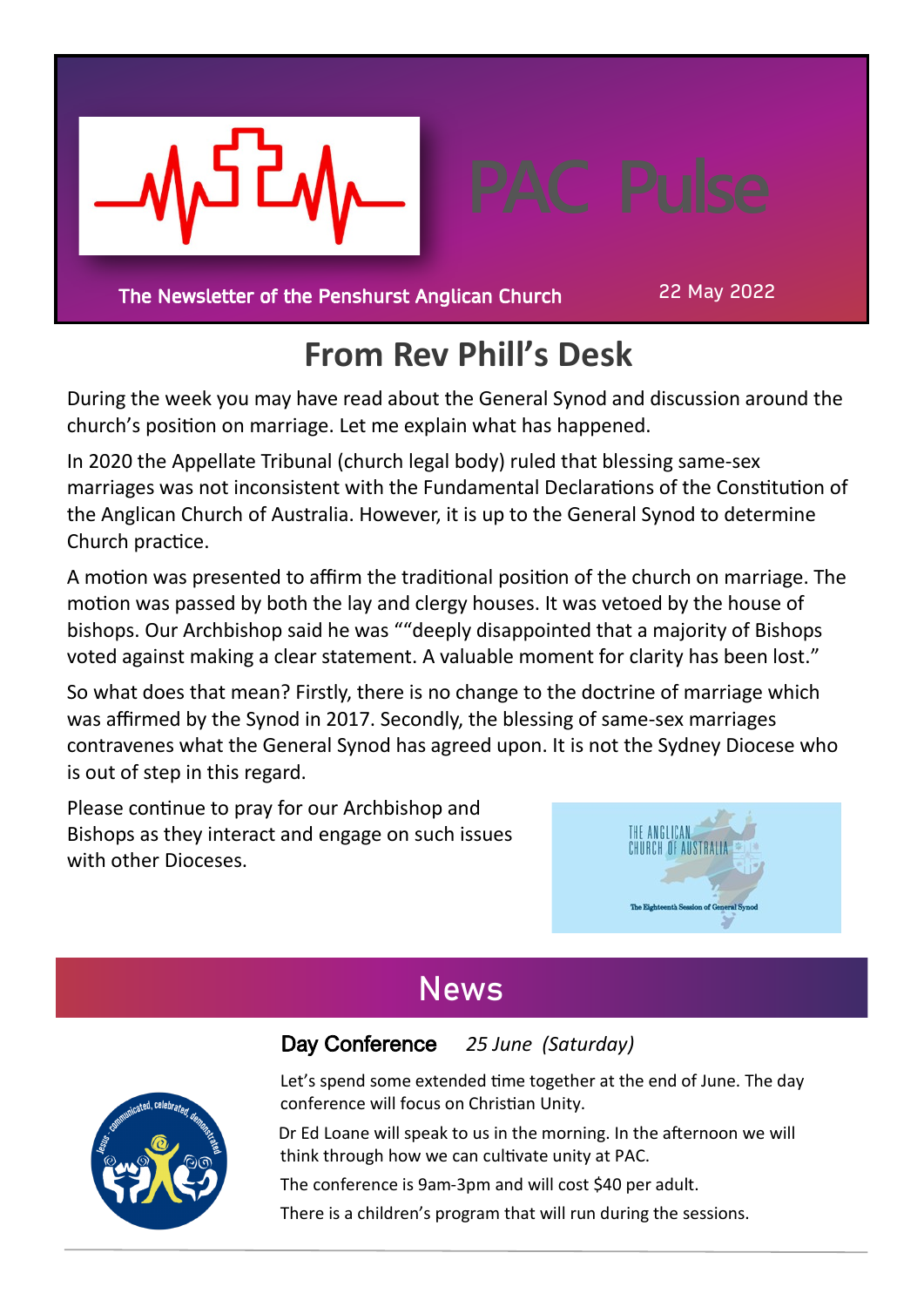# **WHAT ELSE IS HAPPENING @ PAC**

### Safe Ministry

We want to provide a safe space at PAC for all people, but in particular children. That's why there is Safe Ministry Training. We want as many people as possible to complete the training as possible.

It is 5 hours of video training followed by a 1 hour webinar. You can do the training on your own or your can join the group the group training in July.





# ardening 28 May 9:00 - 11:00am (*Saturday*)<br>The gardens need our help!

The gardens need our help!

We need some men to move two big shrubs - bring spades.

And we need many hands to tackle the weeds - bring trowels, gloves and kneeling pads.

Please join us if you can. Ask Merilyn on 0409 310 613 if you want to know more about this.

### **Prayer**

### **Andrew and Julie**

- Pray for Norman. Please pray that he could share freely and that his friends and family would follow Jesus.
- Give thanks for how the Father touched Andrew recently. Please pray that he can continue to grow in sonship.
- Pray for camping trip Andrew will have with the boys. Please pray that everyone will be safe and have a great time.
- Pray for Julie as she finishes the semester and looks for new people to partner with.



- Give thanks for the Life of Christ course and the benefit it brings.
- Give thanks for those who are attending the 7 big questions webinars.
- Give thanks for the new youth who came last Sunday.
- Pray for Tiny and her team and they plan to start a Playtime.
- Pray that God would bring youth from years 7-9.
- Pray for planning of the Day conference in June. Pray that our time in God's word would help us understand God's will.